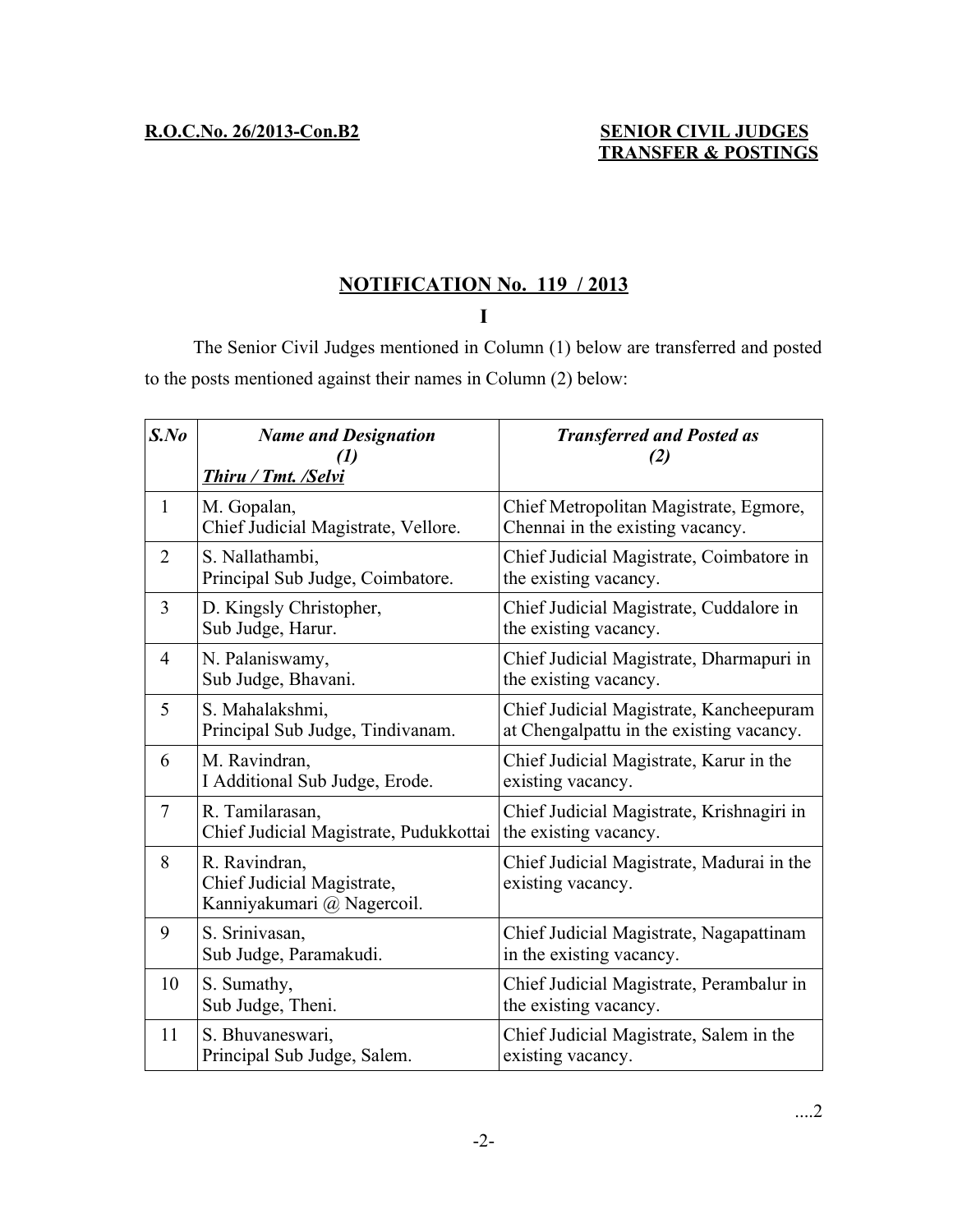| $S$ .No | <b>Name and Designation</b>                                                                                              | <b>Transferred and Posted as</b><br>(2)                                                          |
|---------|--------------------------------------------------------------------------------------------------------------------------|--------------------------------------------------------------------------------------------------|
|         | Thiru / Tmt. /Selvi                                                                                                      |                                                                                                  |
| 12      | M. Meera Sumathi,<br>Principal Sub Judge, Tiruppur.                                                                      | Chief Judicial Magistrate, Sivagangai in<br>the existing vacancy.                                |
| 13      | N. Venkatavaradan,<br>Special Sub Judge,<br>Special Sub Court to deal with MCOP<br>Cases, Coimbatore.                    | Chief Judicial Magistrate, Thanjavur @<br>Kumbakonam in the existing vacancy.                    |
| 14      | K. Venkataswami,<br>I Additional Sub Judge, Tiruchirapalli.                                                              | Chief Judicial Magistrate, Thoothukudi in<br>the existing vacancy.                               |
| 15      | A.P. Balachandran<br>Principal Sub Judge, Tiruchirapalli.                                                                | Chief Judicial Magistrate, Tiruchirappalli<br>in the existing vacancy.                           |
| 16      | V. Thangamariappan,<br><b>Additional Chief Judicial Magistrate,</b><br>Madurai.                                          | Chief Judicial Magistrate, Tirunelveli<br>vice Ms. V. Charuhasini, ordered to be<br>promoted.    |
| 17      | M. Gomathinayagam,<br><b>Additional Judicial Member, Sales</b><br>Tax Appellate Tribunal (Additional<br>Bench), Madurai. | Chief Judicial Magistrate, Dindigul in the<br>existing vacancy.                                  |
| 18      | G. Vijayalakshmi,<br>Special Judge, Spl. Court for Trial of<br>cases under Prevention of Corruption<br>Act, Chennai.     | Chief Judicial Magistrate, Tiruvallur<br>vice Thiru J.Justin David, ordered to be<br>promoted.   |
| 19      | R. Gurumurthy,<br>Sub Judge, Sankari.                                                                                    | Chief Judicial Magistrate,<br>Tiruvannamalai in the existing vacancy.                            |
| 20      | N. Balasubramanian,<br>Principal Sub Judge, Thanjavur.                                                                   | Chief Judicial Magistrate, Tiruvarur in<br>the existing vacancy.                                 |
| 21      | M. Vetrichelvi,<br>Chief Judicial Magistrate, Theni.                                                                     | Chief Judicial Magistrate, Villupuram in<br>the existing vacancy.                                |
| 22      | V. Thilaham,<br>Principal Sub Judge, Erode.                                                                              | Chief Judicial Magistrate, Theni vice<br>Ms. M. Vetrichelvi, transferred.                        |
| 23      | P. Balasubramaniam,<br><b>Additional Chief Judicial Magistrate,</b><br>Kumbakonam                                        | Chief Judicial Magistrate, Kanniyakumari<br>@ Nagercoil vice Thiru R. Ravindran,<br>transferred. |
| 24      | N. Muthukrishnan,<br>Sub Judge, Attur.                                                                                   | Chief Judicial Magistrate, Pudukkottai<br>vice Thiru R.Tamilarasan, transferred.                 |
| 25      | K. Guruvaiah,<br>Principal Sub Judge, Madurai.                                                                           | Chief Judicial Magistrate, Vellore vice<br>Thiru M.Gopalan, transferred.                         |

....3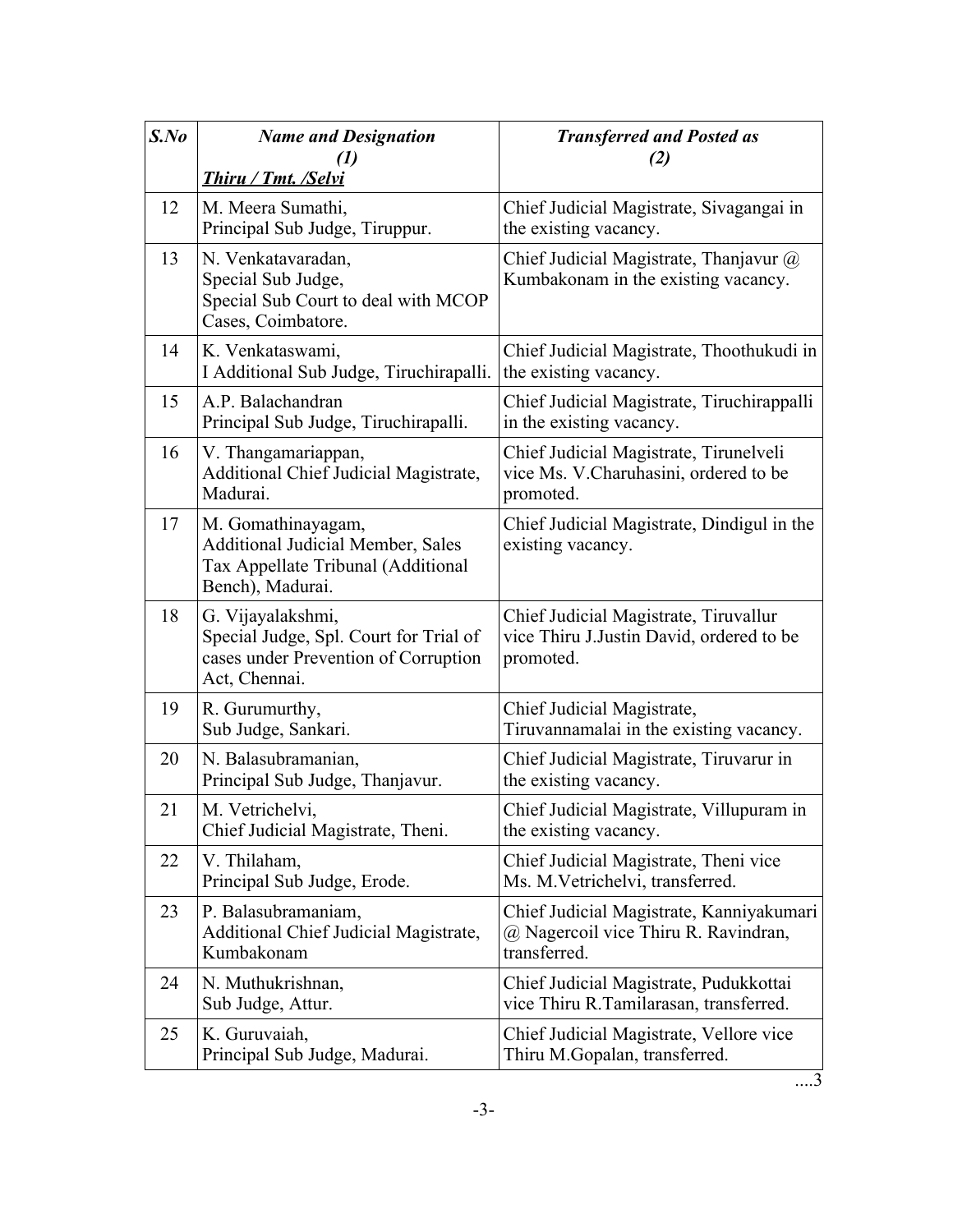| $S$ .No | <b>Name and Designation</b><br><b>Thiru / Tmt. /Selvi</b>                                                          | <b>Transferred and Posted as</b><br>(2)                                                         |
|---------|--------------------------------------------------------------------------------------------------------------------|-------------------------------------------------------------------------------------------------|
| 26      | G. Narayanan,<br>Sub Judge, Ranipet.                                                                               | Chief Judicial Magistrate, Tiruppur in the<br>existing vacancy.                                 |
| 27      | A. Manivasakan,<br>II Judge,<br>Court of Small Causes, Chennai.                                                    | <b>Additional Chief Metropolitan</b><br>Magistrate, Egmore, Chennai in the<br>existing vacancy. |
| 28      | A.Murugan,<br>IV Metropolitan Magistrate,<br>Saidapet, Chennai                                                     | Principal Sub Judge, Coimbatore vice<br>Thiru S.Nallathambi, transferred.                       |
| 29      | P.Elango,<br>Special Judge, Special Court for trial<br>of cases under Prevention of<br>Corruption Act, Coimbatore. | Sub Judge, Sankari vice<br>Thiru R.Gurumurthy, transferred.                                     |
| 30      | C.Buvaneswari,<br>Additional Sub Judge, Tindivanam.                                                                | Sub Judge, Ranipet vice<br>Thiru G.Narayanan, transferred.                                      |
| 31      | S.Devanathan,<br>Additional Sub Judge, Thanjavur.                                                                  | Principal Sub Judge, Tindivanam vice<br>Ms.S.Mahalakshmi, transferred.                          |
| 32      | T.Jeyaraajan,<br>Special Sub Judge, Special<br>Sub Court to deal with MCOP Cases,<br>Tiruchirapalli                | Principal Sub Judge, Erode vice<br>Ms.V.Thilaham, transferred.                                  |
| 33      | K.Babu,<br>Special Sub Judge-I, Special<br>Sub Court to deal with MCOP Cases,<br>Salem.                            | I Additional Sub Judge, Erode vice<br>Thiru M.Ravindran, transferred.                           |
| 34      | P.Saravanan,<br>XI Metropolitan Magistrate, Saidapet,<br>Chennai.                                                  | IV Metropolitan Magistrate,<br>Saidapet, Chennai vice Thiru A.Murugan,<br>transferred.          |
| 35      | R.Shankar,<br>Sub Judge, Udumalapet.                                                                               | XI Metropolitan Magistrate, Saidapet,<br>Chennai vice Thiru P. Saravanan,<br>transferred.       |
| 36      | J.Sridevi,<br>III Judge, Court of Small Causes,<br>Chennai.                                                        | II Judge, Court of Small Casues, Chennai,<br>vice Thiru A.Manivasakan, transferred.             |
| 37      | S.D.Parimala,<br>IV Judge, Court of Small Causes,<br>Chennai.                                                      | III Judge, Court of Small Casues,<br>Chennai, vice Ms. J. Sridevi, transferred.                 |

 $\overrightarrow{4}$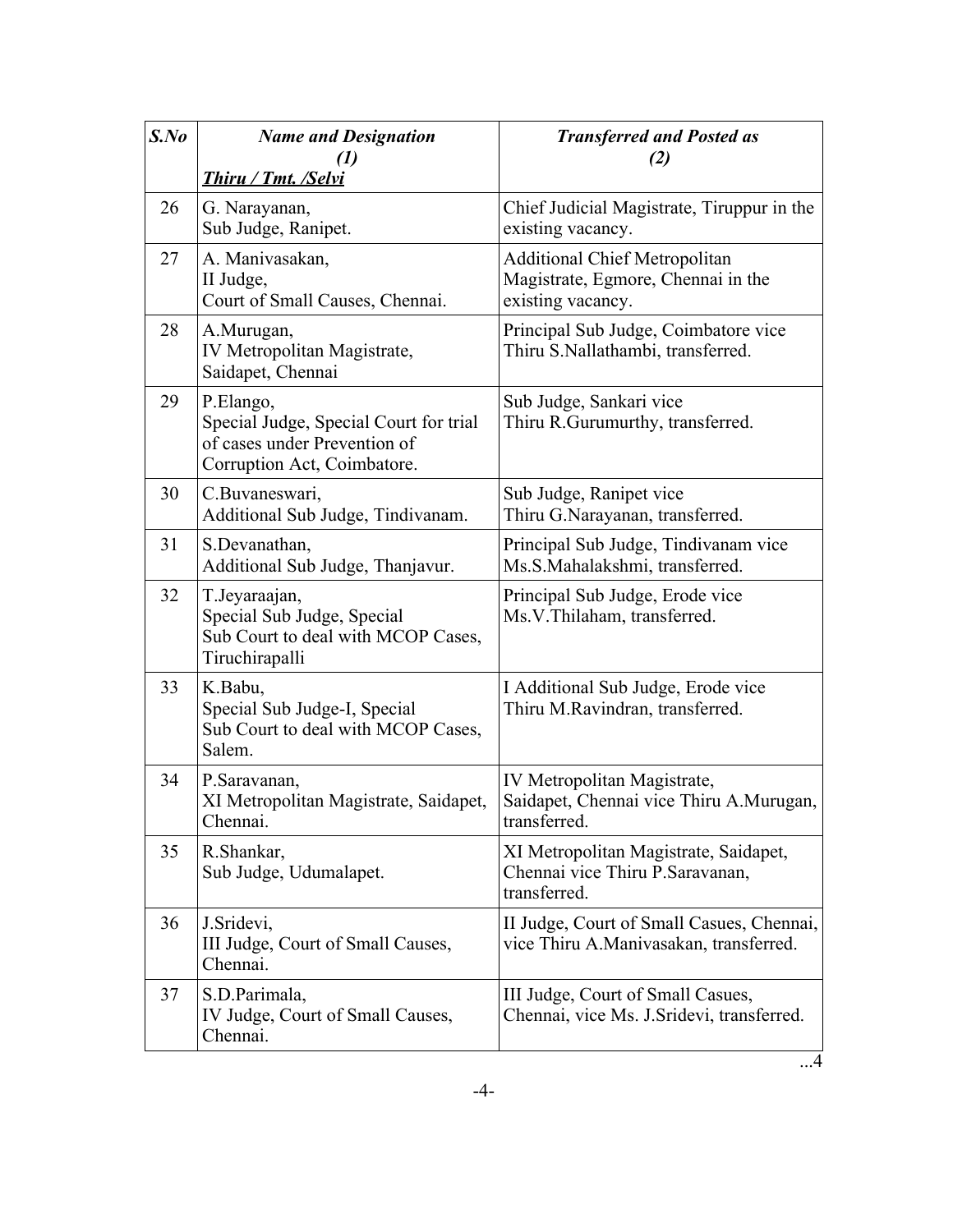| $S$ .No | <b>Name and Designation</b><br>Thiru / Tmt. /Selvi                | <b>Transferred and Posted as</b>                                                         |
|---------|-------------------------------------------------------------------|------------------------------------------------------------------------------------------|
| 38      | S.Meenakumari,<br>V Judge, Court of Small Causes,<br>Chennai.     | IV Judge, Court of Small Casues,<br>Chennai, vice Ms.S.D.Parimala,<br>transferred.       |
| 39      | R. Bharanidharan,<br>VI Judge, Court of Small Causes,<br>Chennai. | V Judge, Court of Small Causes, Chennai<br>vice Ms.S.Meenakumari, transferred.           |
| 40      | M.Shirijha,<br>II Additional Sub Judge, Villupuram                | VI Judge, Court of Small Causes,<br>Chennai vice Thiru R. Bharanidharan,<br>transferred. |

**II**

The Hon'ble The Acting Chief Justice is pleased to make the following appointment in the Madras High Court :

Thiru P.Chandrasekaran, Senior Civil Judge, now functioning on deputation as Secretary, District Legal Services Authority, Tirunelveil is transferred and posted on other duty as Master, High Court, Madras in the existing vacancy.

DATED: 24.06.2013. REGISTRAR GENERAL.

HIGH COURT, MADRAS. Sd/- P.KALAIYARASAN,